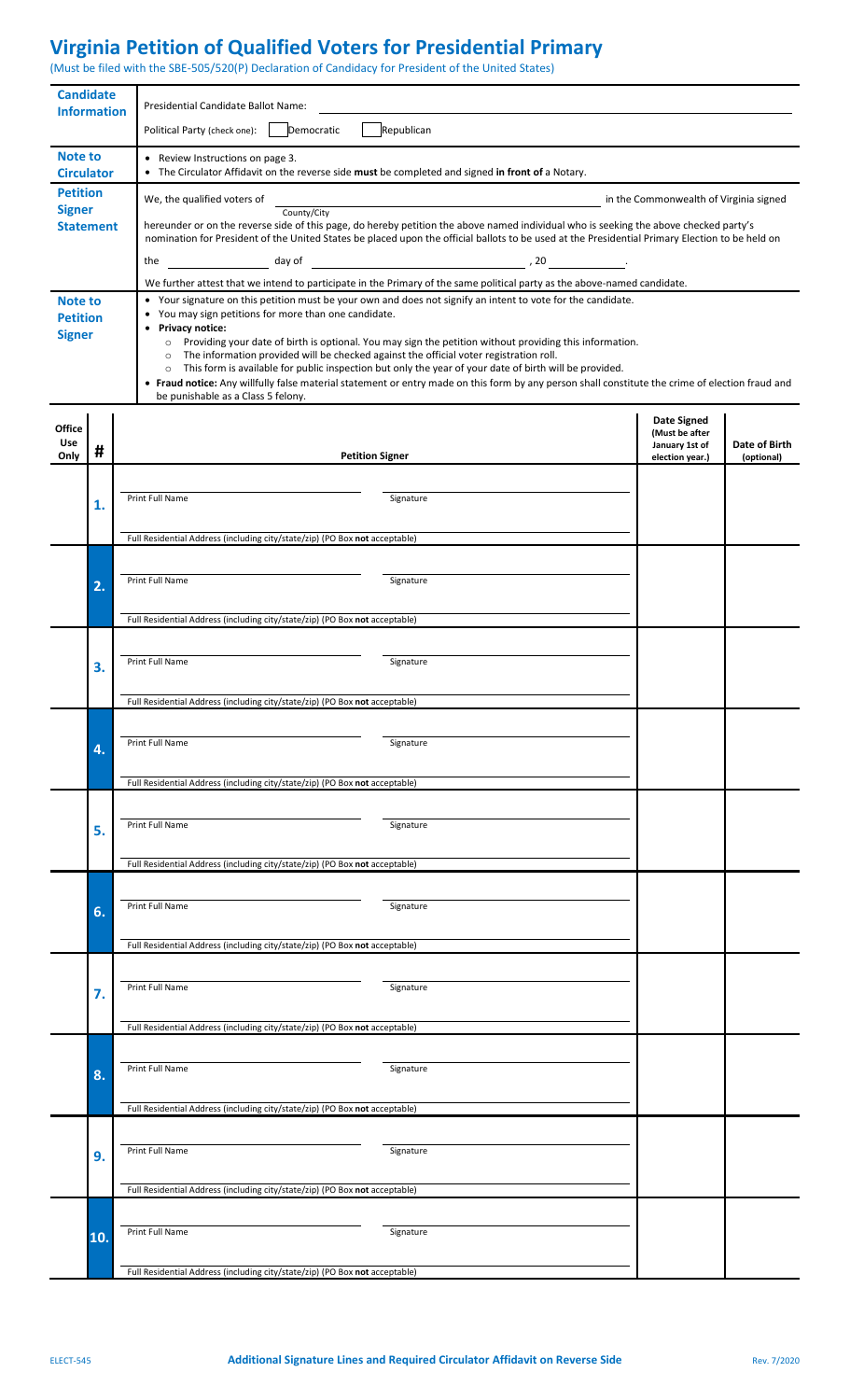## **Virginia Petition of Qualified Voters for Presidential Primary (continued from reverse side)**

**Presidential Candidate Ballot Name:**

| <b>Note to</b><br><b>Petition</b><br><b>Signer</b> |     | • Your signature on this petition must be your own and does not signify an intent to vote for the candidate.<br>You may sign petitions for more than one candidate.<br>$\bullet$<br>• Privacy notice:<br>Providing your date of birth is optional. You may sign the petition without providing this information.<br>$\circ$<br>The information provided will be checked against the official voter registration roll.<br>$\circ$<br>This form is available for public inspection but only the year of your date of birth will be provided.<br>$\circ$<br>Fraud notice: Any willfully false material statement or entry made on this form by any person shall constitute the crime of election fraud and<br>$\bullet$<br>be punishable as a Class 5 felony. |                                                                    |                                                                    |                             |  |  |
|----------------------------------------------------|-----|------------------------------------------------------------------------------------------------------------------------------------------------------------------------------------------------------------------------------------------------------------------------------------------------------------------------------------------------------------------------------------------------------------------------------------------------------------------------------------------------------------------------------------------------------------------------------------------------------------------------------------------------------------------------------------------------------------------------------------------------------------|--------------------------------------------------------------------|--------------------------------------------------------------------|-----------------------------|--|--|
| <b>Office</b><br><b>Use</b><br>Only                | #   | <b>Petition Signer</b>                                                                                                                                                                                                                                                                                                                                                                                                                                                                                                                                                                                                                                                                                                                                     |                                                                    | Date Signed<br>(Must be after<br>January 1st of<br>election year.) | Date of Birth<br>(optional) |  |  |
|                                                    |     |                                                                                                                                                                                                                                                                                                                                                                                                                                                                                                                                                                                                                                                                                                                                                            |                                                                    |                                                                    |                             |  |  |
|                                                    | 11. | Print Full Name<br>Signature                                                                                                                                                                                                                                                                                                                                                                                                                                                                                                                                                                                                                                                                                                                               |                                                                    |                                                                    |                             |  |  |
|                                                    |     | Full Residential Address (including city/state/zip) (PO Box not acceptable)                                                                                                                                                                                                                                                                                                                                                                                                                                                                                                                                                                                                                                                                                |                                                                    |                                                                    |                             |  |  |
|                                                    |     |                                                                                                                                                                                                                                                                                                                                                                                                                                                                                                                                                                                                                                                                                                                                                            |                                                                    |                                                                    |                             |  |  |
|                                                    | 12. | Print Full Name<br>Signature                                                                                                                                                                                                                                                                                                                                                                                                                                                                                                                                                                                                                                                                                                                               |                                                                    |                                                                    |                             |  |  |
|                                                    |     | Full Residential Address (including city/state/zip) (PO Box not acceptable)                                                                                                                                                                                                                                                                                                                                                                                                                                                                                                                                                                                                                                                                                |                                                                    |                                                                    |                             |  |  |
|                                                    |     |                                                                                                                                                                                                                                                                                                                                                                                                                                                                                                                                                                                                                                                                                                                                                            |                                                                    |                                                                    |                             |  |  |
|                                                    | 13. | Print Full Name<br>Signature                                                                                                                                                                                                                                                                                                                                                                                                                                                                                                                                                                                                                                                                                                                               |                                                                    |                                                                    |                             |  |  |
|                                                    |     | Full Residential Address (including city/state/zip) (PO Box not acceptable)                                                                                                                                                                                                                                                                                                                                                                                                                                                                                                                                                                                                                                                                                |                                                                    |                                                                    |                             |  |  |
|                                                    |     |                                                                                                                                                                                                                                                                                                                                                                                                                                                                                                                                                                                                                                                                                                                                                            |                                                                    |                                                                    |                             |  |  |
|                                                    | 14. | Print Full Name<br>Signature                                                                                                                                                                                                                                                                                                                                                                                                                                                                                                                                                                                                                                                                                                                               |                                                                    |                                                                    |                             |  |  |
|                                                    |     | Full Residential Address (including city/state/zip) (PO Box not acceptable)                                                                                                                                                                                                                                                                                                                                                                                                                                                                                                                                                                                                                                                                                |                                                                    |                                                                    |                             |  |  |
|                                                    |     |                                                                                                                                                                                                                                                                                                                                                                                                                                                                                                                                                                                                                                                                                                                                                            |                                                                    |                                                                    |                             |  |  |
|                                                    | 15. | Print Full Name<br>Signature                                                                                                                                                                                                                                                                                                                                                                                                                                                                                                                                                                                                                                                                                                                               |                                                                    |                                                                    |                             |  |  |
|                                                    |     | Full Residential Address (including city/state/zip) (PO Box not acceptable)                                                                                                                                                                                                                                                                                                                                                                                                                                                                                                                                                                                                                                                                                |                                                                    |                                                                    |                             |  |  |
|                                                    |     |                                                                                                                                                                                                                                                                                                                                                                                                                                                                                                                                                                                                                                                                                                                                                            |                                                                    |                                                                    |                             |  |  |
|                                                    | 16. | Print Full Name<br>Signature                                                                                                                                                                                                                                                                                                                                                                                                                                                                                                                                                                                                                                                                                                                               |                                                                    |                                                                    |                             |  |  |
|                                                    |     | Full Residential Address (including city/state/zip) (PO Box not acceptable)                                                                                                                                                                                                                                                                                                                                                                                                                                                                                                                                                                                                                                                                                |                                                                    |                                                                    |                             |  |  |
|                                                    |     |                                                                                                                                                                                                                                                                                                                                                                                                                                                                                                                                                                                                                                                                                                                                                            |                                                                    |                                                                    |                             |  |  |
|                                                    | 17. | Print Full Name<br>Signature                                                                                                                                                                                                                                                                                                                                                                                                                                                                                                                                                                                                                                                                                                                               |                                                                    |                                                                    |                             |  |  |
|                                                    |     | Full Residential Address (including city/state/zip) (PO Box not acceptable)                                                                                                                                                                                                                                                                                                                                                                                                                                                                                                                                                                                                                                                                                |                                                                    |                                                                    |                             |  |  |
|                                                    |     |                                                                                                                                                                                                                                                                                                                                                                                                                                                                                                                                                                                                                                                                                                                                                            |                                                                    |                                                                    |                             |  |  |
|                                                    | 18. | Print Full Name<br>Signature                                                                                                                                                                                                                                                                                                                                                                                                                                                                                                                                                                                                                                                                                                                               |                                                                    |                                                                    |                             |  |  |
|                                                    |     | Full Residential Address (including city/state/zip) (PO Box not acceptable)                                                                                                                                                                                                                                                                                                                                                                                                                                                                                                                                                                                                                                                                                |                                                                    |                                                                    |                             |  |  |
|                                                    |     |                                                                                                                                                                                                                                                                                                                                                                                                                                                                                                                                                                                                                                                                                                                                                            |                                                                    |                                                                    |                             |  |  |
|                                                    | 19. | Print Full Name<br>Signature                                                                                                                                                                                                                                                                                                                                                                                                                                                                                                                                                                                                                                                                                                                               |                                                                    |                                                                    |                             |  |  |
|                                                    |     | Full Residential Address (including city/state/zip) (PO Box not acceptable)                                                                                                                                                                                                                                                                                                                                                                                                                                                                                                                                                                                                                                                                                |                                                                    |                                                                    |                             |  |  |
| <b>Circulator</b>                                  |     | $\sim$ swear or affirm that (i) my full<br>(print full name)                                                                                                                                                                                                                                                                                                                                                                                                                                                                                                                                                                                                                                                                                               |                                                                    |                                                                    |                             |  |  |
| <b>Affidavit</b>                                   |     | residential address (including city/state/zip) is                                                                                                                                                                                                                                                                                                                                                                                                                                                                                                                                                                                                                                                                                                          |                                                                    |                                                                    |                             |  |  |
|                                                    |     | (ii) I am not a minor, (iii) I am not a felon whose voting rights have not been restored; (iv) I have witnessed the signature of each person who<br>signed this page and its reversed side; and (v) I consent to the jurisdiction of the courts of Virginia in resolving any disputes concerning the                                                                                                                                                                                                                                                                                                                                                                                                                                                       |                                                                    |                                                                    |                             |  |  |
|                                                    |     | circulation of petitions, or signatures contained therein. I understand that falsely signing this Affidavit is a felony punishable by a maximum fine<br>up to \$2,500 and/or imprisonment up to ten years.                                                                                                                                                                                                                                                                                                                                                                                                                                                                                                                                                 |                                                                    |                                                                    |                             |  |  |
|                                                    |     |                                                                                                                                                                                                                                                                                                                                                                                                                                                                                                                                                                                                                                                                                                                                                            |                                                                    |                                                                    |                             |  |  |
| <b>Notary</b>                                      |     | County/City of County County and County and County and County and County and County and County and County and County and County and County and County and County and County and County and County and County and County and Co<br>State of                                                                                                                                                                                                                                                                                                                                                                                                                                                                                                                 |                                                                    |                                                                    |                             |  |  |
|                                                    |     | The foregoing instrument was subscribed and sworn before me this day of day of a case of the context of the context of the context of the context of the context of the context of the context of the context of the context o                                                                                                                                                                                                                                                                                                                                                                                                                                                                                                                             |                                                                    |                                                                    |                             |  |  |
|                                                    |     | by (circulator name) <u>experience</u> and the contract of the contract of the contract of the contract of the contract of the contract of the contract of the contract of the contract of the contract of the contract of the cont                                                                                                                                                                                                                                                                                                                                                                                                                                                                                                                        |                                                                    |                                                                    |                             |  |  |
|                                                    |     | Notary Signature                                                                                                                                                                                                                                                                                                                                                                                                                                                                                                                                                                                                                                                                                                                                           | Registration #                                                     | <b>Commission Expiration</b>                                       |                             |  |  |
|                                                    |     |                                                                                                                                                                                                                                                                                                                                                                                                                                                                                                                                                                                                                                                                                                                                                            |                                                                    |                                                                    |                             |  |  |
|                                                    |     | Place photographically Reproducible Stamp/Seal Here                                                                                                                                                                                                                                                                                                                                                                                                                                                                                                                                                                                                                                                                                                        | Place<br>Photographically<br>or<br>Reproducible<br>Seal/Stamp Here |                                                                    |                             |  |  |